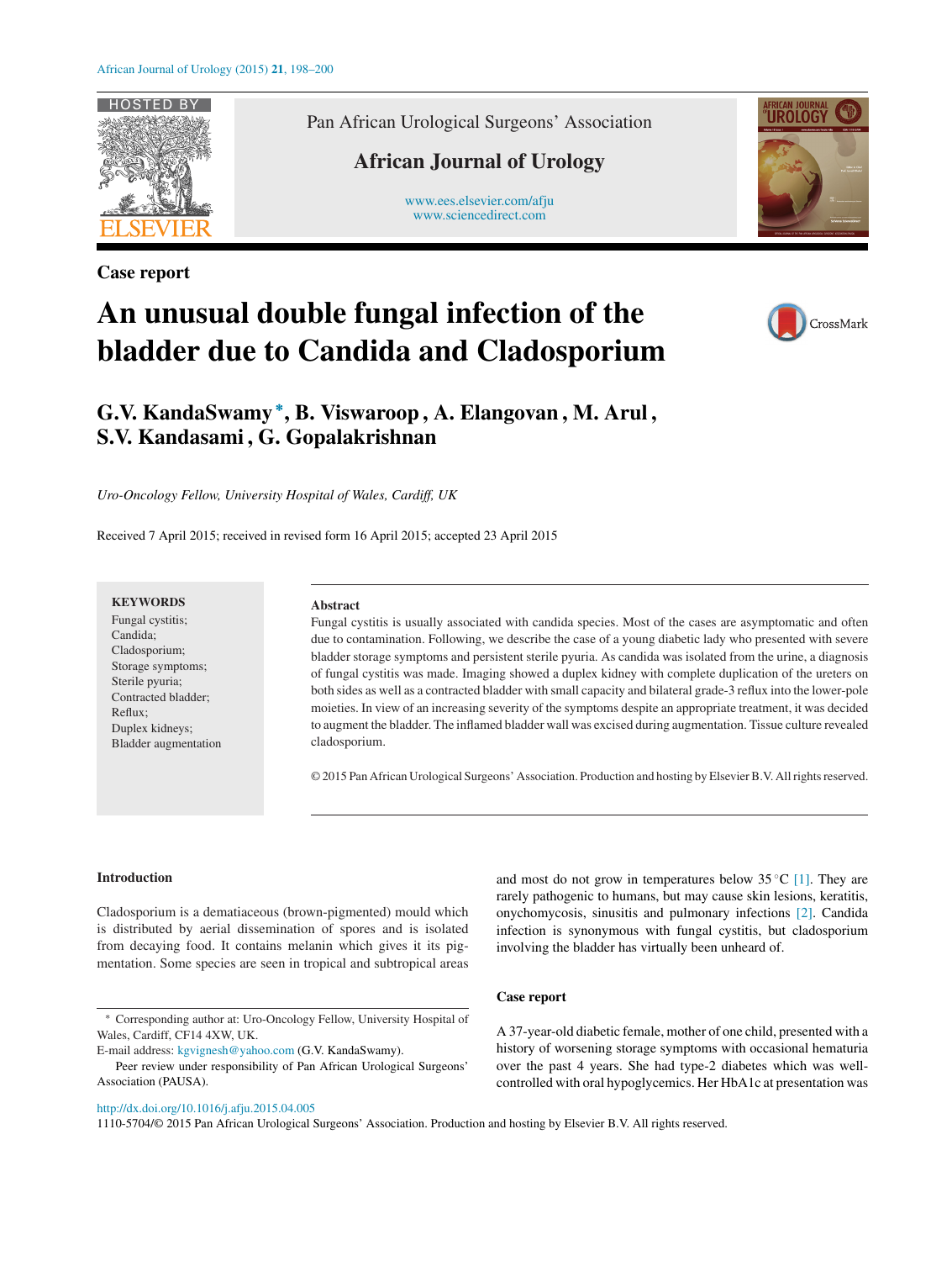

Figure 1 IVP and CT image reconstruction showing filling defect of suspected left upper ureteric stone (A), complete bilateral duplex moiety and a small-capacity bladder (B).

6%. Apart from persistent sterile pyuria, previous examinations elsewhere, including ultrasonography and cystoscopy, had not revealed any other abnormalities. A urine acid-fast bacilli (AFB) culture was negative. Although the patient had never suffered from any documented bacterial or fungal infections, she responded to empirical antibiotics and anticholinergics only in the beginning of the treatment. After a while, the response started to fade away, along with an increase in severity and frequency of the symptoms. Her menstrual cycles were normal.

Upon presentation at our clinic she underwent further investigations. Repeat ultrasound showed a thick-walled, contracted urinary bladder with a duplex kidney and complete duplication of the collecting system of both kidneys, as well as hydroureteronephrosis of the lower-pole moieties. Intravenous pyelography (IVP) confirmed these findings. It revealed normally functioning kidneys and a calculus sized  $15 \times 10$  mm in the upper ureter of the left lower-pole moiety. Micturating cystourethrography (MCUG) showed a bladder with a small capacity (120 ml) and bilateral grade-3 reflux on voiding (Fig. 1A, 2).

Further testing for urine AFB was negative, but fungal culture of the urine revealed candida. After a course of antifungals (fluconazole – 2 weeks), cystoscopy was done which showed a congested small-capacity bladder with glomerulations. Biopsies showed a metaplastic acanthotic squamous mucosa with necrosis and exudates. Tissue culture for fungus showed candida which was resistant to all antifungals (fluconazole, itraconazole and amphotericin B). The bladder diary kept by the patient showed a decrease in the maximum voided volume, by this time to 50 ml.

In view of the increasing severity of the symptoms, it was decided to augment the bladder. Contrast-enhanced computed tomography (CECT) prior to the procedure confirmed the IVP findings and also showed extensive urinary bladder wall thickening with perivesical stranding. At surgery, extensive perivesical adhesions were seen. The bladder was very thick-walled with an edematous and inflamed mucosa. A generous amount of this inflamed bladder wall was excised in the hope of relieving the symptoms and was sent for tissue histology and both fungal and AFB cultures. The stone was treated endoscopically at the same time. Bladder histology showed ulceration and a severe degree of chronic non-specific cystitis, but



**Figure 2** MCUG showing grade III reflux.